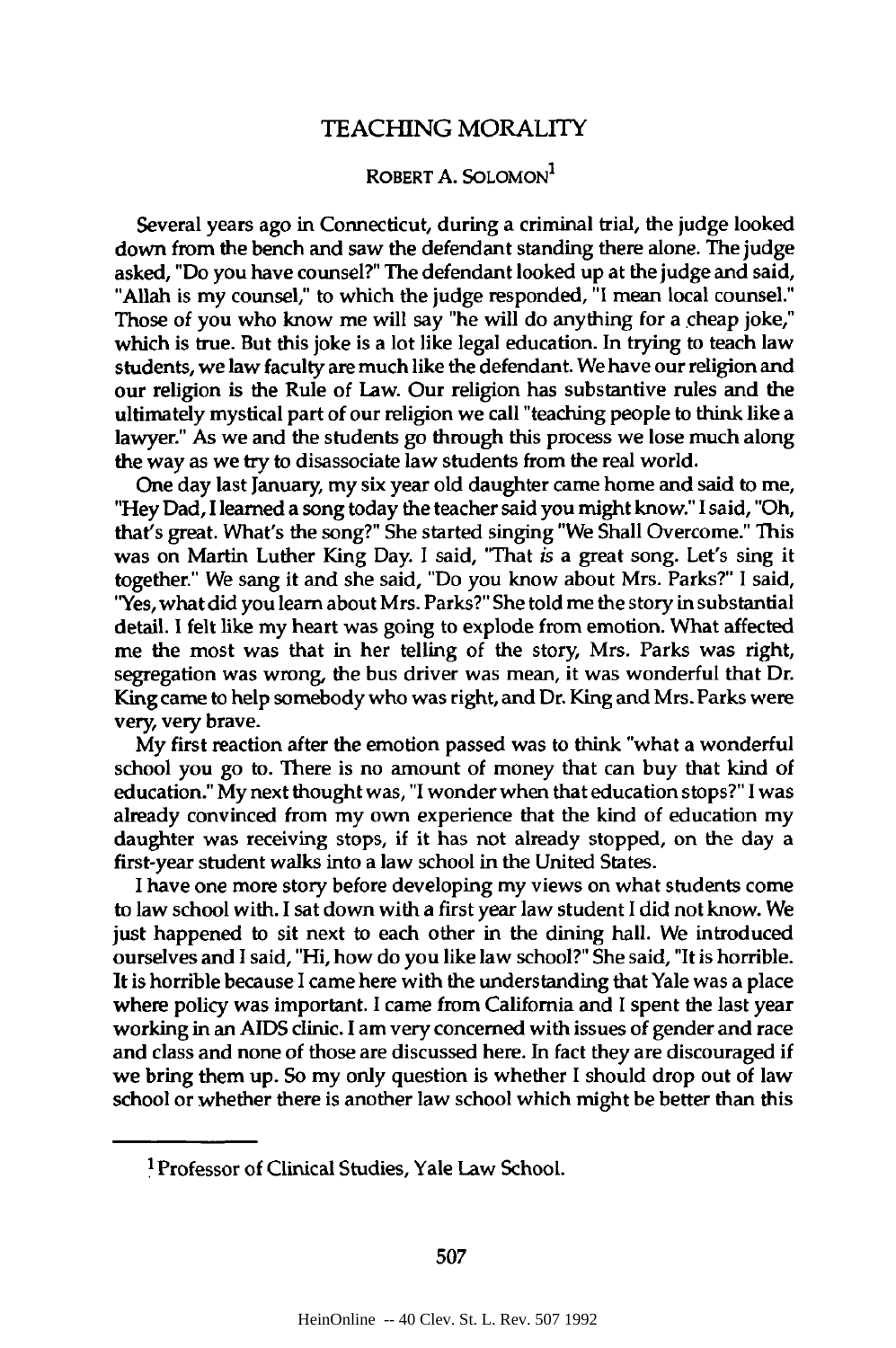one." I was like, "Oh Gee. Lunch looks good." But we proceeded to talk about the clinic and what that meant and about different clinics she might be interested in. She did have an interest in **AIDS** and we were doing a fair amount of **AIDS** work in our prison clinic. We talked about her enjoying law school more in the prison clinic. **Of** course, when it became time for that to happen, given the lottery we have and **the** fact it is roughly a 2 to **1** resource allocation problem, she was not selected to be in that program and would have been in no clinic during her entire first year. She became a recipient of what became known as the "Trinity Rule" which I will get to in a minute. **My** point is that students do come to law school filled with passion, with morality, with a sense of justice, and we spend, the generic we, the law school itself, spends three years doing our best to crush them under the weight of the rule of law instead of helping them to integrate their ideas and values with the law. To the extent students are looking at clinics, they are not only looking at them as a means of touching reality. They are looking at clinics as a furlough **from** prison. For some students, a clinical program is like work release.

In this conference we are talking about our goal as being that of trying to teach justice. **I** would be ecstatic if law schools made the changes needed to stop impeding students in their own quest for justice, if we could only look at law school in terms of identifying the obstacles and removing them from the students' way. This would allow the students to proceed in their quest for justice and would allow us to direct them in the kind of cases and the kind of law they want to do. Part of this would be to help them integrate their natural feelings with the law and to stop telling them that morality is separate from rule of law. We should not tell our students that "this case does not involve justice." We should not tell our students that we are more concerned with rational thinking than with passion.

If we do this properly, students will be able to get a long way on their own. I have four very discrete suggestions or plans to try to help law schools move in that direction. The first point involves another story. In **1986** we started at Yale what we think was the first homelessness clinic to do outreach into the community. We were trying to keep it very narrow because it was an experiment. We did not know what to expect. None of us knew what we were doing, so we decided we would only take two experienced students and four inexperienced students and no one else. **A** fifth person came to us and this fifth person really wanted to take the clinic. He told us this is why he came to law school, you all know this plea because you have all heard something similar from students. We said no, no, no. Finally, I said to Steve Wizner "Someone with this much passion, let's take him." That became the Trinity Rule, named after the student, Frank Trinity.

Every year someone came to the clinic who seemed to fulfill the rule. We warned these people when we let them into the clinic under this rule that it had a specific history, that they had to perform to an exemplary level and that, if they did not measure up, the rule would never again be followed. The class that year, and **I** was a first year teacher, was supposed be 20 students. **I** ended up taking **36** students. **I** did not understand that we did not have the resources to allow everyone to do clinical work. The limit exists to allow us to supervise adequately. **I** understand after supervising **36** students in one semester. For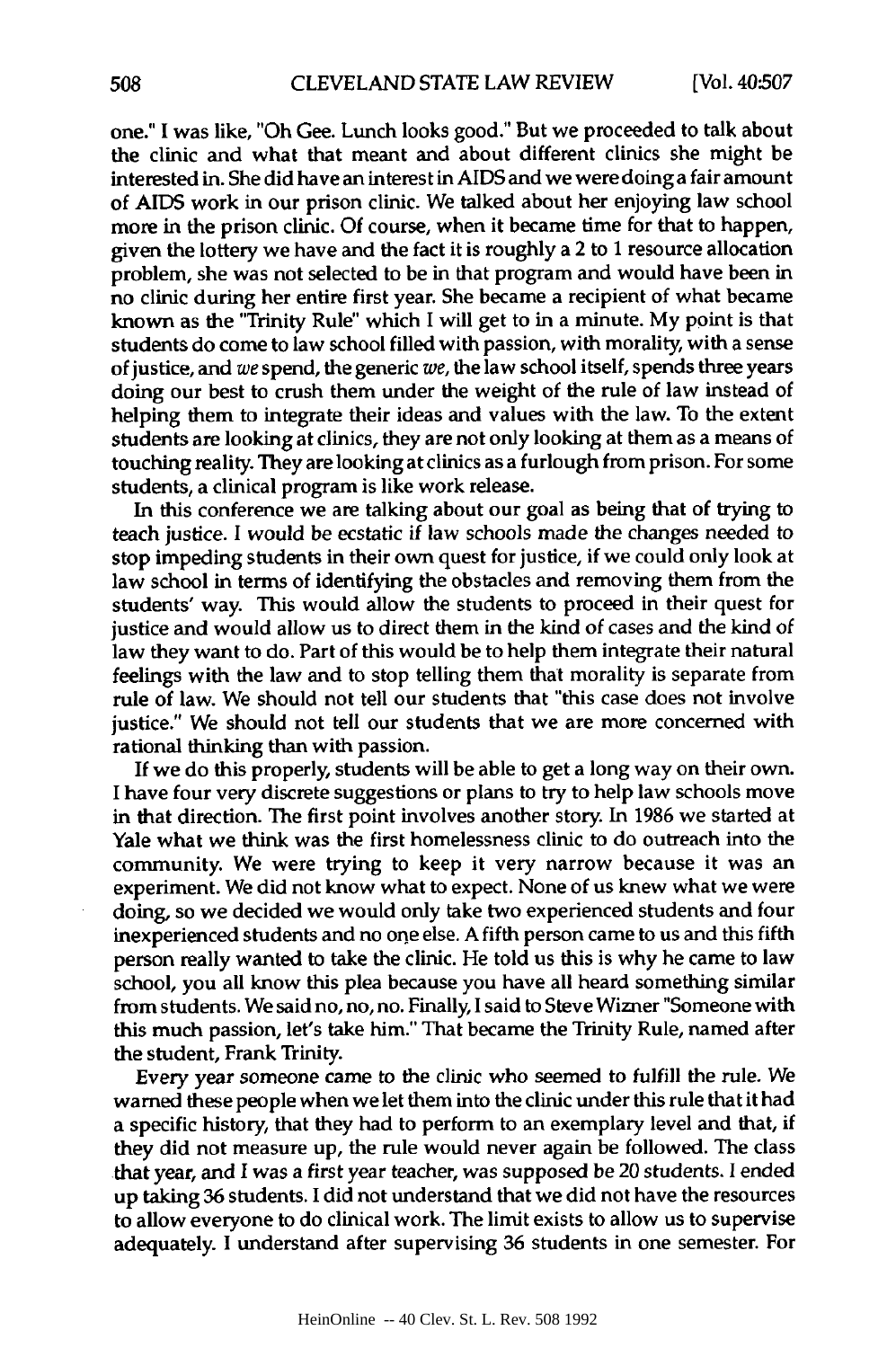those of you old enough to remember the Legal Aid divorce caseload-approach of **250** per lawyer, of which **35** are going to trial "this morning," it was like that.

The following year the same student came and said, "Let's do outreach at welfare hotels." **I** said, **"Why** do you want to do that?" He had all kinds of reasons. **I** thought the idea was the craziest idea **I** had ever heard. There are fifty reasons why you cannot do outreach at welfare hotels. We did not know which people were renting rooms in welfare motels as opposed to non-paying clients. There were many questions: "How would we get in touch with them? How long would they stay? Where would they go? What kind of problems did they have?"

For every question I had and every point I raised against the proposal, Frank Trinity had an answer. Other students also wanted to do this and I thought, "he has thought this proposal through much better than me. The worst that could happen is it will not work. No great disaster, for even if it fails, we will all learn something and I will be able to say 'I was right.' Moreover, he will have gone into the community to try to look for a new way to provide services for a segment of the community that did not receive those services. What else was more important than that?"

To make it short, this was the most successful thing we have ever done. To this day it is still the most successful thing we have done. Our work helped close those welfare motels. **My** point is obvious. Students must be given the opportunity to help plan things, and not only innovative legal work. They need to help plan innovative service systems, innovative ways to get into the community. Students sometimes have seemingly crazy ideas that may be worth a try. At least in the homelessness clinic they usually get the opportunity to try.

So point number one is that clinics are a very scarce resource allocation that cannot be allowed to continue that way if justice is to become a realistic part of law school. We must expand clinics in two ways so that **1)** we allow an open admission system to provide room for all law students, and 2) the content of the clinics must be student driven.

There has been some discussion here of transactional courses. We need to move in the direction where students with different interests are able to do public interest work and get into clinics. We had one example in our transactional clinic at Yale. **A** workshop was started under the sponsorship of Bob Cover and Michael Graetz, who were both tenured professors. After Bob Cover died, Michael went ahead with it. He and **I** co-taught the program. **I** do not think it would have happened if it were me alone. **I** do not think Yale would have backed it up the way it did. But fortunately at Yale, once you are tenured you have total anarchy to do whatever you want as to curriculum. That was a huge advantage. Those of you who are in equivalent positions and able to co-teach and have permission to experiment must do it. It is very important.

The story that I remember best was in the second or third year of the transactional clinic program, when a transfer student came to us. He had been at Harvard one year and at Yale a second year. He was a tax student and was very shy. He cared about poor people but he dreaded the thought of going out to a shelter or a prison. He came very meekly and said, "I am really very interested in tax. Someone told me that this is the kind of place I can use tax to help poor people." **My** reaction, frankly, was to try not to drool on him. I was so excited, "Wow, a tax student. You are going to learn more about the low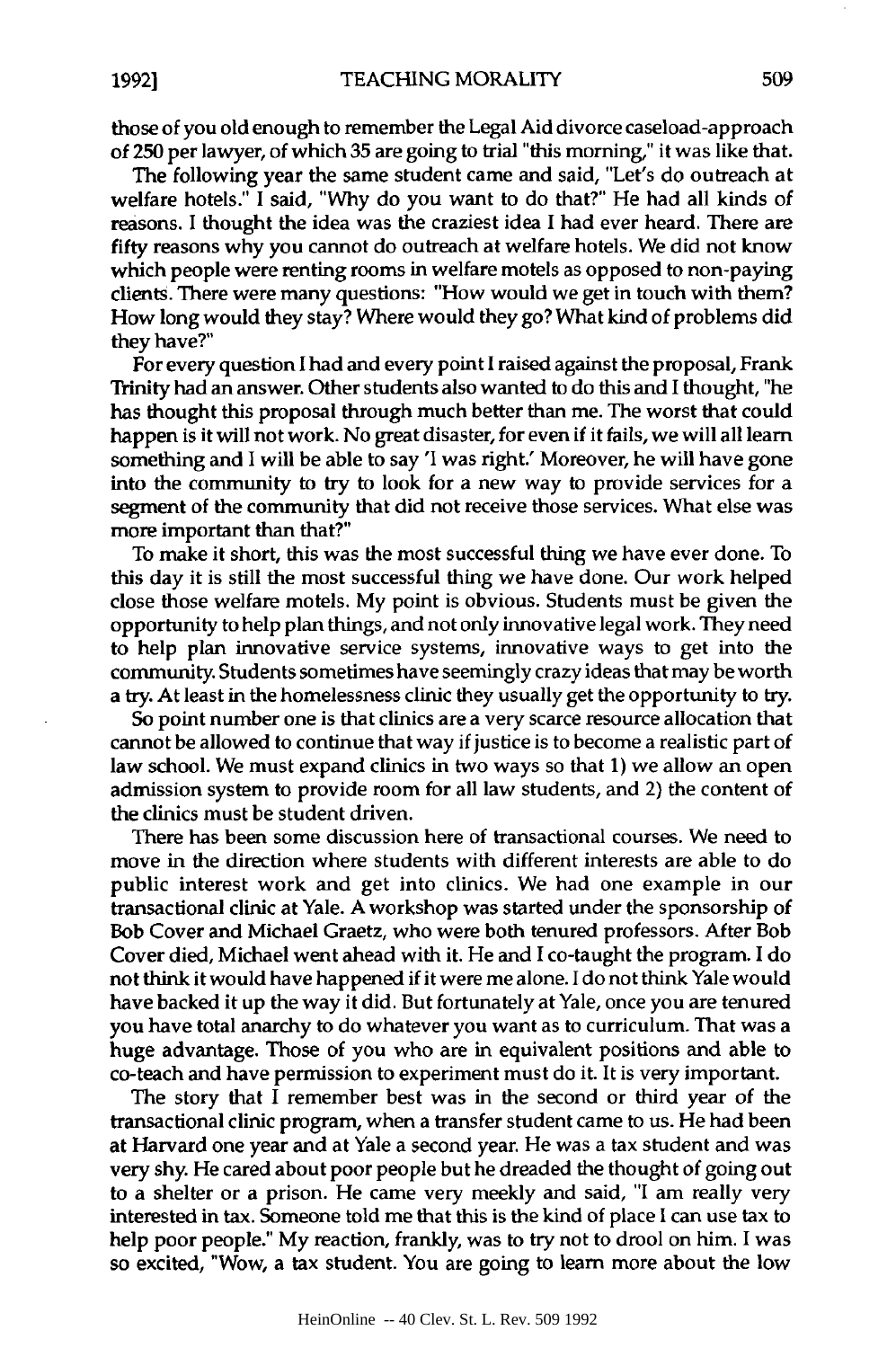income housing tax credit than you ever wanted to know. This is great." Not only did he have a sense that he could do it, but that he was an important cog in what we were going to do. He had something to offer. He learned the low income housing tax credit, and the following year he drafted testimony to Congress on the technical amendments. As far as **I** could tell he effectively dropped out of law school that year to just do this kind of work and expanded into other activities. He became less shy along the way. At least it seemed to me within the class he did. But certainly he had a sense that he was doing valuable work. He had never had that sense before.

**My** third point is that, in 1974, when I was a new lawyer, **I** went to a Legal Services training conference and heard an hour and a half from people who had tried cases in the Supreme Court talk about federal causes of action. **If** anyone here remembers the old Legal Services training, that was it-federal causes of action. After an hour and a half of this, it was all done. Someone saw Florence Roisman from the National Housing Law Project sitting there. She had not said a word. People are nervous if Florence does not say anything. So they asked, "Florence, what do you think?" She answered, "Causes of action. **If** it offends your sense of justice there is a cause of action." That stayed with me for all these years as a pretty good precept, although it sometimes backfires. Last week, for example, **I** told a student there was no case. He says, "What do you mean? It offends my sense of justice. **Of** course there is a case."

We generally follow that idea and we follow it as a way of saying to students, "Do not look at law mechanistically. How do you move from **A** to Z to reach a solution? Let's see how to get there." That is what Roisman's phrase means to me. There is usually a way to get there. Students must be involved from day one in working toward solutions. One thing we tell students in both our transactional course and the homelessness course is, "if you are not willing to make these decisions, if you do not treat yourself as a valued member of this law firm, take another course, because we expect you to take responsibility."

I am an advocate of students doing social security cases, administrative cases, landlord-tenant cases. **I** also want every student to have the opportunity to look at a difficult and complex problem. We treat problem solving as the methodology of looking for innovative ways to get where you have decided you need to go in order to achieve a desired solution. In *Savage v. Aronson,2 a* right to shelter case for **AFDC** families, our law students did all these things along the way, and continued to **db** so after we won at the trial level. I saw Barbara Sard at a conference and she said, "who is going to argue the case on appeal?" **I** told her a student who had done a great deal of work would argue. Barbara said, "You are not going to let a student argue this important case before a state Supreme Court?" **I** answered, "that's what we do." The student had, at his own request, eleven moots in preparation for the argument. This was not our recommendation. He kept scheduling them and ultimately gave what **I** think was a brilliant argument. We lost **6** to **1.** But the loss certainly was not

**<sup>2571</sup> A.2d 696** (Conn. **1990).**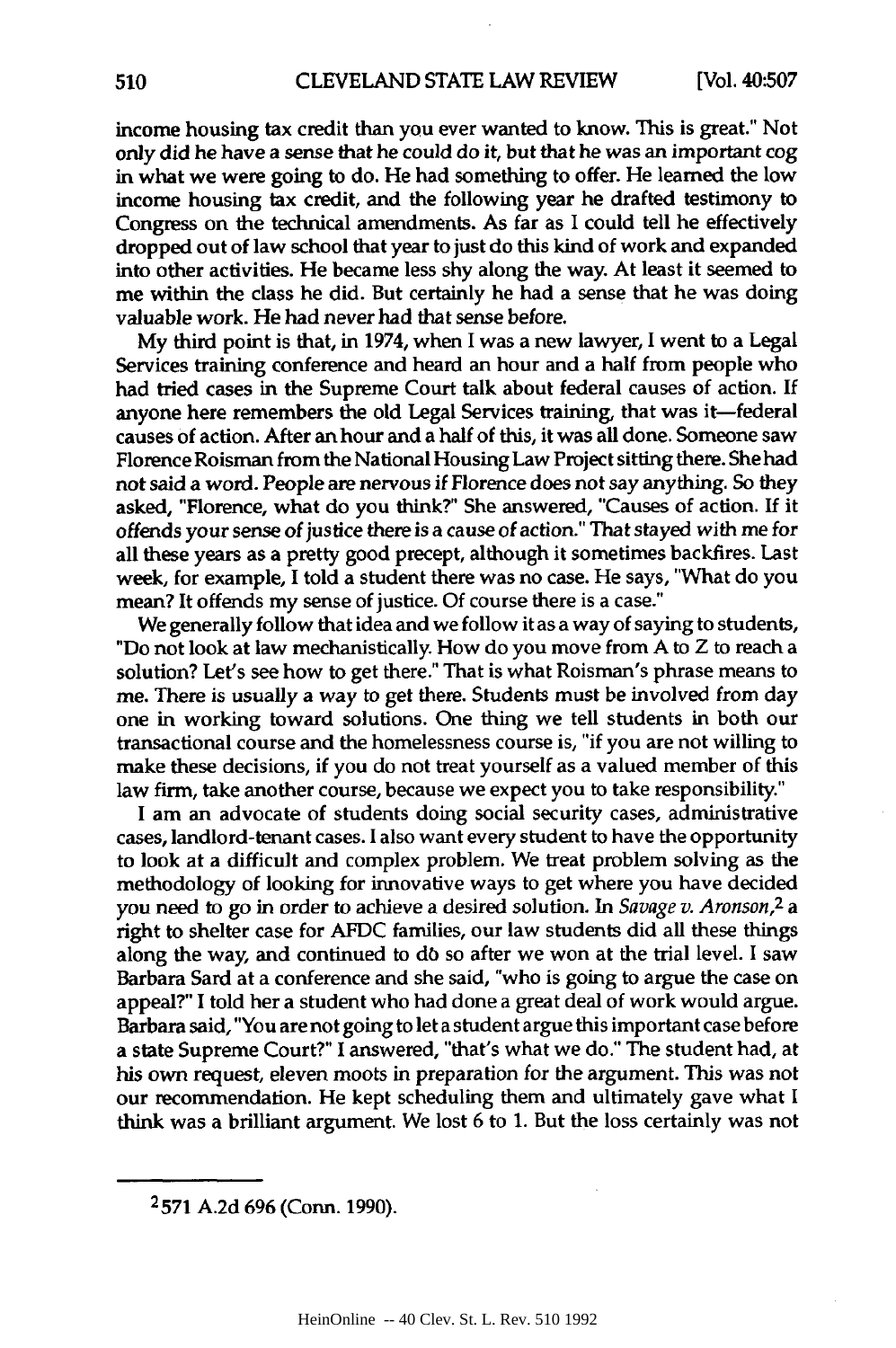because of the quality of his argument or the nature of the work involved. There was enormous pride felt **by** his classmates that he was standing up before the state Supreme Court representing all their work. Eighteen students worked either on the trial level or on the appeal of that case.

Finally, **I** want to talk briefly about morality. Students come to school with a sense of morality but are afraid to enforce or assert it because we keep throwing rules at them. We keep telling students that they represent a client and they have to do it zealously and their morality does not come into it at all. **I** know **I** used to be told things like that. But **I** am shocked in the last few years at how uncomfortable law students are at giving personal opinions to a client. We teach students what to tell clients. We teach students the law so that they can advise clients as best as possible. We fail to teach students that they are allowed to say to a client, "You should not do that. Although you are allowed legally to do that **I** think it is wrong!" We experienced this phenomenon this summer in two very dramatic ways. Normally, when a student became very upset over a conflict with one of our clients, **I** would have said, 'Well, it is very hard. **If** it is repugnant to you, you are allowed to get out of the case. You have to make that decision based on whether you can provide zealous representation to the client." But on this particular occasion, I said something very different, something that **I** think **I** will continue to say. **I** told the student: "It is OK that you are upset. Everyone else in this place is trying to take away your humanity so you will not have to be upset and will not have to think about these things. What we have to do together, is find a way to take your being upset and turn it into a path that is part of your representation of the client."

We came to the resolution that she would talk to the client about why she thought the client was acting wrongly, albeit not illegally. She would provide the full legal remedy to the client but say why she thought it was bad practice and in the long term not good for the client. Experienced lawyers do this all the time. **I** used to complain as a Legal Services lawyer about government lawyers. They never seemed to tell their clients that what the client was doing was stupid. They only told them whether the judge would sustain it. It was insane. It cost the government millions of dollars. We would get what we wanted and we would say over and over again, "Do AGs have a brain? Do they ever talk to their clients?" Now **I** understand they do not and that we in law schools are training people to think the same way.